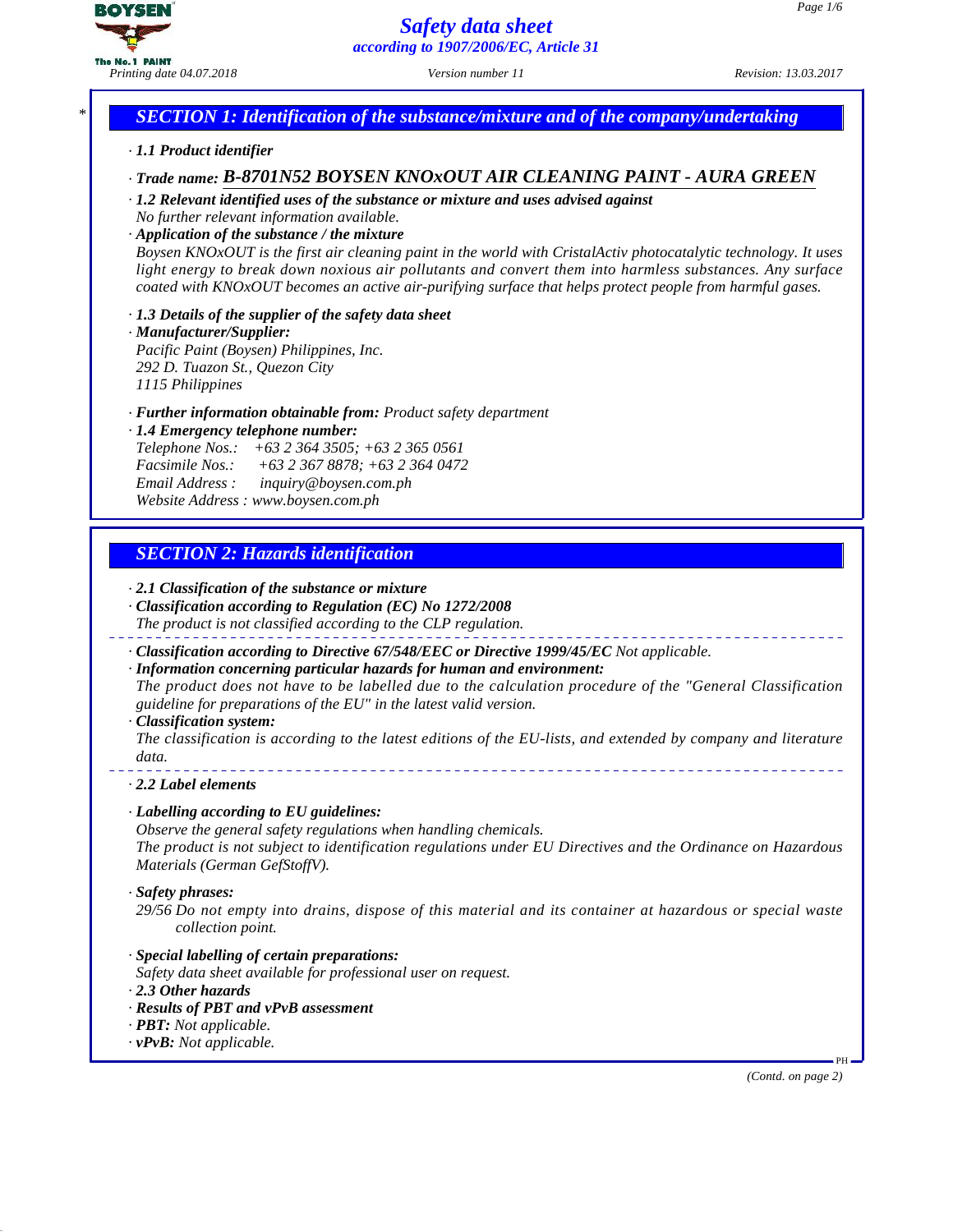# *Trade name: B-8701N52 BOYSEN KNOxOUT AIR CLEANING PAINT - AURA GREEN*

*(Contd. of page 1)*

| $\cdot$ 3.2 Chemical characterisation: Mixtures |                                                                   | · Description: Mixture of substances listed below with nonhazardous additions. |             |
|-------------------------------------------------|-------------------------------------------------------------------|--------------------------------------------------------------------------------|-------------|
| · Dangerous components:                         |                                                                   |                                                                                |             |
| $CAS: 471-34-1$<br>EINECS: 207-439-9            | calcium carbonate                                                 | substance with a Community workplace exposure limit $ 25-50\% $                |             |
| $CAS: 13463-67-7$<br>EINECS: 236-675-5          | $\frac{1}{1}$ titanium dioxide                                    | substance with a Community workplace exposure limit $10-25%$                   |             |
| · Additional information:                       | For the wording of the listed hazard phrases refer to section 16. |                                                                                |             |
| CAS: 7732-18-5<br>EINECS: 231-791-2             | water, distilled, conductivity or of similar purity               |                                                                                | $25 - 50\%$ |

# *SECTION 4: First aid measures*

*· 4.1 Description of first aid measures*

- *· General information: No special measures required.*
- *· After inhalation: Supply fresh air; consult doctor in case of complaints.*
- *· After skin contact: Immediately wash with water and soap and rinse thoroughly.*
- *· After eye contact: Rinse opened eye for several minutes under running water.*
- *· After swallowing: If symptoms persist consult doctor.*
- *· 4.2 Most important symptoms and effects, both acute and delayed No further relevant information available.*
- *· 4.3 Indication of any immediate medical attention and special treatment needed*

*No further relevant information available.*

## *SECTION 5: Firefighting measures*

*· 5.1 Extinguishing media*

*· Suitable extinguishing agents:*

*CO2, powder or water spray. Fight larger fires with water spray or alcohol resistant foam.*

- *· 5.2 Special hazards arising from the substance or mixture No further relevant information available.*
- *· 5.3 Advice for firefighters*
- *· Protective equipment: No special measures required.*

# *SECTION 6: Accidental release measures*

*· 6.1 Personal precautions, protective equipment and emergency procedures Not required.*

*· 6.2 Environmental precautions:*

*Do not allow product to reach sewage system or any water course.*

*Inform respective authorities in case of seepage into water course or sewage system.*

*Dilute with plenty of water.*

46.0

- *· 6.3 Methods and material for containment and cleaning up:*
- *Absorb with liquid-binding material (sand, diatomite, acid binders, universal binders, sawdust).*
- *· 6.4 Reference to other sections*

*No dangerous substances are released.*

*See Section 7 for information on safe handling.*

*See Section 8 for information on personal protection equipment.*

*(Contd. on page 3)*

PH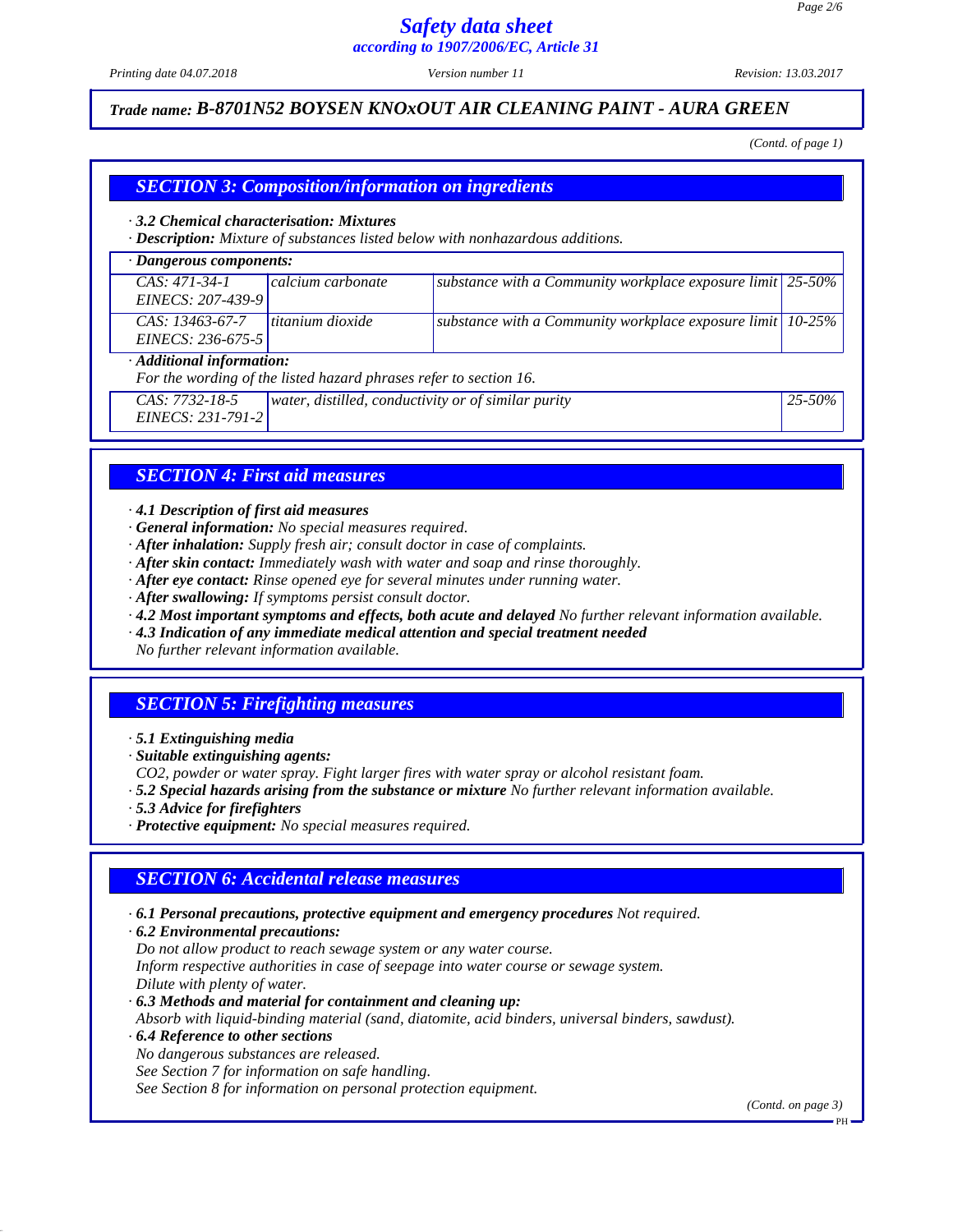*Printing date 04.07.2018 Version number 11 Revision: 13.03.2017*

## *Trade name: B-8701N52 BOYSEN KNOxOUT AIR CLEANING PAINT - AURA GREEN*

*See Section 13 for disposal information.*

*(Contd. of page 2)*

### *SECTION 7: Handling and storage*

*· 7.1 Precautions for safe handling No special measures required.*

*· Information about fire - and explosion protection: No special measures required.*

*· 7.2 Conditions for safe storage, including any incompatibilities*

*· Storage:*

*· Requirements to be met by storerooms and receptacles: No special requirements.*

*· Information about storage in one common storage facility: Not required.*

*· Further information about storage conditions: None.*

*· 7.3 Specific end use(s) No further relevant information available.*

*SECTION 8: Exposure controls/personal protection*

*· Additional information about design of technical facilities: No further data; see item 7.*

| $\cdot$ 8.1 Control parameters                                            |                                                                                                                                                                                                                                                                                                |  |  |  |
|---------------------------------------------------------------------------|------------------------------------------------------------------------------------------------------------------------------------------------------------------------------------------------------------------------------------------------------------------------------------------------|--|--|--|
| · Ingredients with limit values that require monitoring at the workplace: |                                                                                                                                                                                                                                                                                                |  |  |  |
|                                                                           | 471-34-1 calcium carbonate<br>$\begin{tabular}{l l l} PEL\left(USA\right) & $15*5**mg/m^3$ \\ & ``total dust **respirable fraction \\ & $REL\left(USA\right) $ & $10*5**mg/m^3$ \\ & ``total dust **respirable fraction \\ & $TLV\left(USA\right) $ & $TLV\left(USA\right) $ \\ \end{tabular}$ |  |  |  |
|                                                                           |                                                                                                                                                                                                                                                                                                |  |  |  |
|                                                                           |                                                                                                                                                                                                                                                                                                |  |  |  |
|                                                                           |                                                                                                                                                                                                                                                                                                |  |  |  |
|                                                                           |                                                                                                                                                                                                                                                                                                |  |  |  |
|                                                                           |                                                                                                                                                                                                                                                                                                |  |  |  |
|                                                                           | 13463-67-7 titanium dioxide                                                                                                                                                                                                                                                                    |  |  |  |

*PEL (USA) 15\* mg/m³ \*total dust REL (USA) See Pocket Guide App. A*

*TLV (USA) 10 mg/m³*

*· Additional information: The lists valid during the making were used as basis.*

*· 8.2 Exposure controls*

- *· Personal protective equipment:*
- *· General protective and hygienic measures:*

*The usual precautionary measures are to be adhered to when handling chemicals.*

- *· Respiratory protection: Not required.*
- *· Protection of hands:*

46.0

*The glove material has to be impermeable and resistant to the product/ the substance/ the preparation.*

Due to missing tests no recommendation to the glove material can be given for the product/ the preparation/ the *chemical mixture.*

Selection of the glove material on consideration of the penetration times, rates of diffusion and the degradation *· Material of gloves*

The selection of the suitable gloves does not only depend on the material, but also on further marks of quality *and varies from manufacturer to manufacturer. As the product is a preparation of several substances, the* resistance of the glove material can not be calculated in advance and has therefore to be checked prior to the *application.*

*(Contd. on page 4)*

PH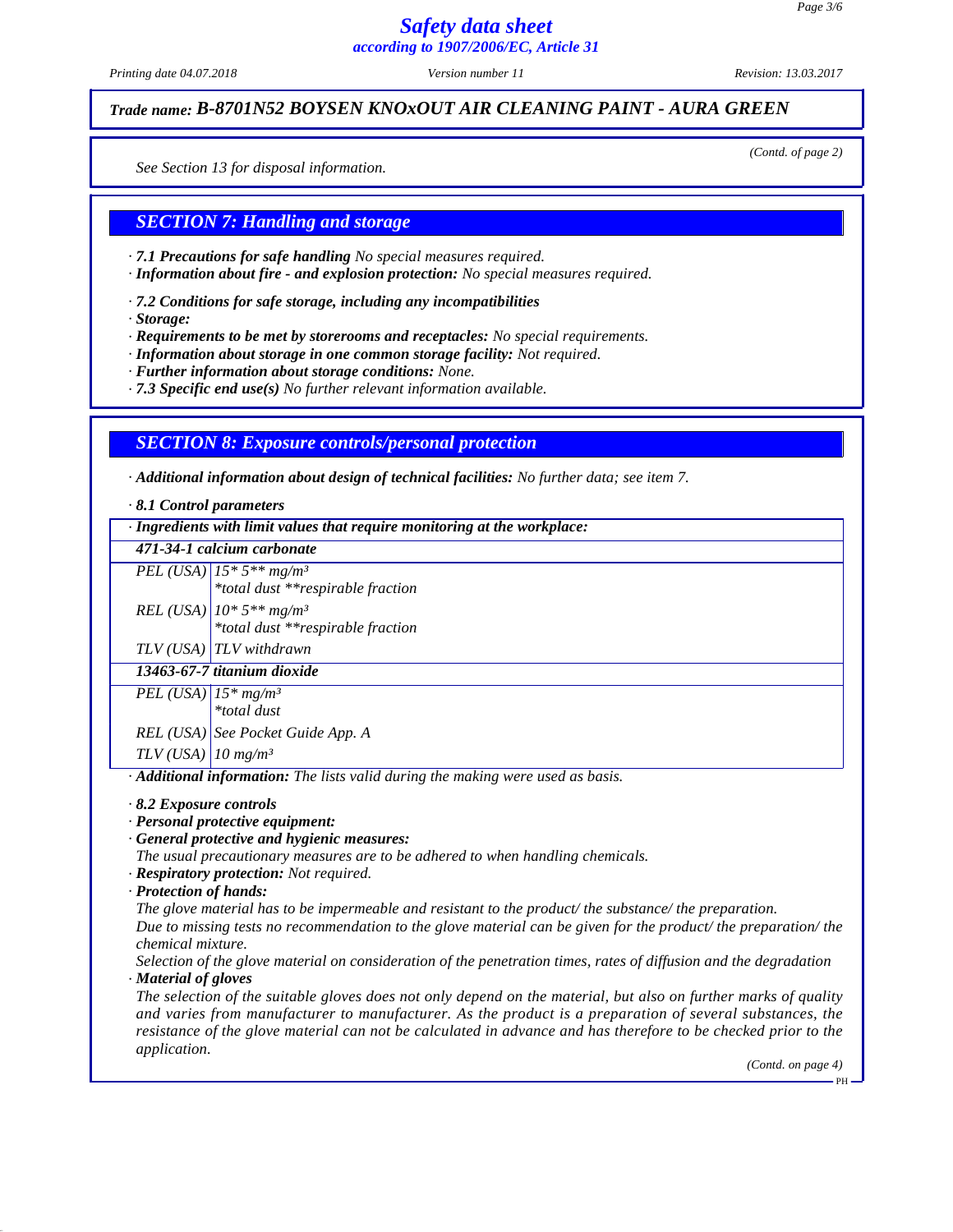# *Trade name: B-8701N52 BOYSEN KNOxOUT AIR CLEANING PAINT - AURA GREEN*

*· Penetration time of glove material*

The exact break through time has to be found out by the manufacturer of the protective gloves and has to be *observed.*

*· Eye protection: Goggles recommended during refilling*

# *\* SECTION 9: Physical and chemical properties*

| .9.1 Information on basic physical and chemical properties |                                               |
|------------------------------------------------------------|-----------------------------------------------|
| · General Information                                      |                                               |
| $\cdot$ Appearance:                                        |                                               |
| Form:                                                      | Liquid                                        |
| Colour:                                                    | According to product specification            |
| $\cdot$ Odour:                                             | Characteristic                                |
| · Odour threshold:                                         | Not determined.                               |
| $\cdot$ pH-value:                                          | $8.5 - 9.0$                                   |
| · Change in condition                                      |                                               |
| Melting point/freezing point:                              | Not determined                                |
| Initial boiling point and boiling range: 100 C             |                                               |
| · Flash point:                                             | Not applicable                                |
| · Flammability (solid, gas):                               | Not applicable                                |
| · Ignition temperature:                                    | Not applicable                                |
| · Decomposition temperature:                               | Not applicable                                |
| · Auto-ignition temperature:                               | Product is not selfigniting.                  |
| · Explosive properties:                                    | Product does not present an explosion hazard. |
| · Explosion limits:                                        |                                               |
| Lower:                                                     | Not applicable                                |
| <b>Upper:</b>                                              | Not applicable                                |
| · Vapour pressure:                                         | Not determined                                |
| $\cdot$ Density:                                           | 1.42 - 1.52 Kg/Li                             |
| · Relative density                                         | Not determined                                |
| · Vapour density                                           | Not determined                                |
| $\cdot$ Evaporation rate                                   | Not determined                                |
| · Solubility in / Miscibility with                         |                                               |
| water:                                                     | Fully miscible.                               |
| · Partition coefficient: n-octanol/water:                  | Not determined                                |
| · Viscosity:                                               | 85 - 90 KU                                    |
| $\cdot$ Dynamic:                                           | Not determined                                |
| $\cdot$ Kinematic:                                         | Not determined                                |
| · Solvent content:                                         |                                               |
| Organic solvents:                                          | 0.2%                                          |
| $VOC$ (EC)                                                 | $2.4 +/- 2 g/Li$                              |
| .9.2 Other information                                     | No further relevant information available.    |

*(Contd. on page 5)*

46.0

*(Contd. of page 3)*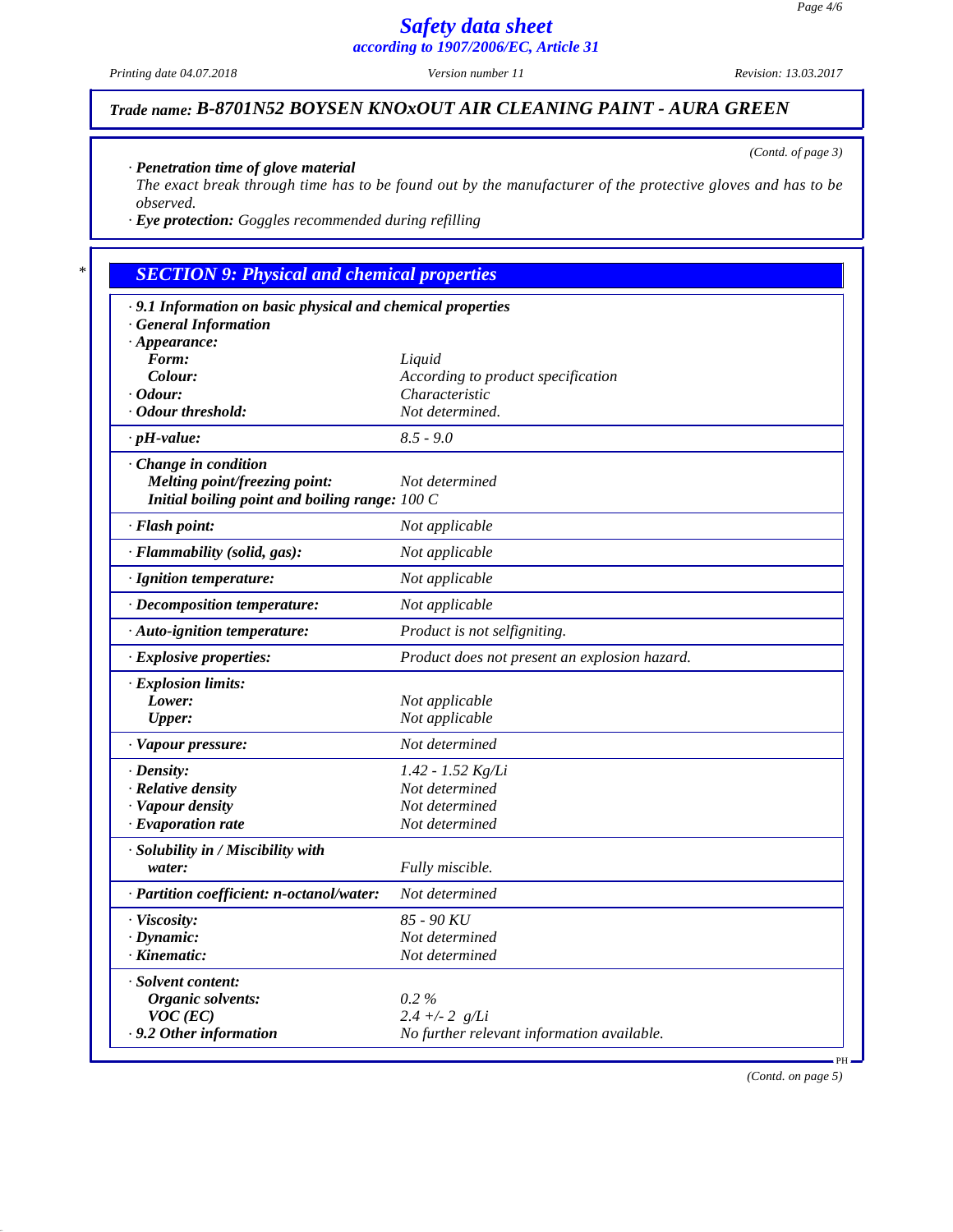*Printing date 04.07.2018 Version number 11 Revision: 13.03.2017*

# *Trade name: B-8701N52 BOYSEN KNOxOUT AIR CLEANING PAINT - AURA GREEN*

*(Contd. of page 4)*

### *SECTION 10: Stability and reactivity*

- *· 10.1 Reactivity No further relevant information available.*
- *· 10.2 Chemical stability*
- *· Thermal decomposition / conditions to be avoided: No decomposition if used according to specifications.*
- *· 10.3 Possibility of hazardous reactions No dangerous reactions known.*
- *· 10.4 Conditions to avoid No further relevant information available.*
- *· 10.5 Incompatible materials: No further relevant information available.*
- *· 10.6 Hazardous decomposition products: No dangerous decomposition products known.*

### *SECTION 11: Toxicological information*

- *· 11.1 Information on toxicological effects*
- *· Acute toxicity Based on available data, the classification criteria are not met.*
- *· Primary irritant effect:*
- *· Skin corrosion/irritation Based on available data, the classification criteria are not met.*
- *· Serious eye damage/irritation Based on available data, the classification criteria are not met.*
- *· Respiratory or skin sensitisation Based on available data, the classification criteria are not met.*
- *· CMR effects (carcinogenity, mutagenicity and toxicity for reproduction)*
- *· Germ cell mutagenicity Based on available data, the classification criteria are not met.*
- *· Carcinogenicity Based on available data, the classification criteria are not met.*
- *· Reproductive toxicity Based on available data, the classification criteria are not met.*
- *· STOT-single exposure Based on available data, the classification criteria are not met.*
- *· STOT-repeated exposure Based on available data, the classification criteria are not met.*
- *· Aspiration hazard Based on available data, the classification criteria are not met.*

### *SECTION 12: Ecological information*

#### *· 12.1 Toxicity*

- *· Aquatic toxicity: No further relevant information available.*
- *· 12.2 Persistence and degradability No further relevant information available.*
- *· 12.3 Bioaccumulative potential No further relevant information available.*
- *· 12.4 Mobility in soil No further relevant information available.*
- *· 12.5 Results of PBT and vPvB assessment*
- *· PBT: Not applicable.*
- *· vPvB: Not applicable.*
- *· 12.6 Other adverse effects No further relevant information available.*

## *\* SECTION 13: Disposal considerations*

#### *· 13.1 Waste treatment methods*

*· Recommendation*

46.0

*Must not be disposed together with household garbage. Do notallow product to reach sewage system.*

- *· Uncleaned packaging:*
- *· Recommendation: Disposal must be made according to of icial regulations.*
- *· Recommended cleansing agents: Water, if necessary together with cleansing agents.*

*(Contd. on page 6)*

 $PH \longrightarrow$